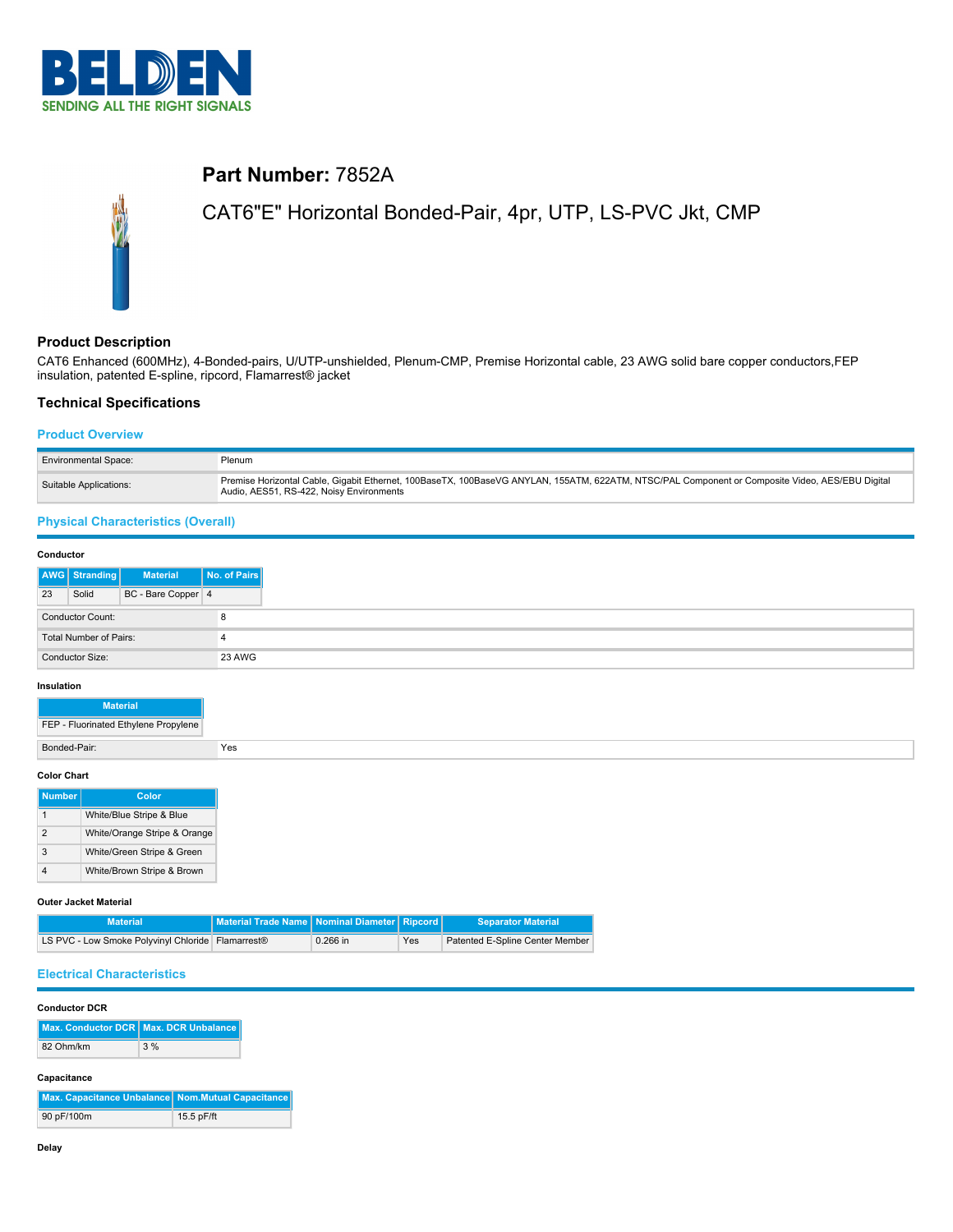|         |                          | <b>Frequency [MHz]</b> Max. Delay Max. Delay Skew   Nominal Velocity of Propagation (VP) [%] |
|---------|--------------------------|----------------------------------------------------------------------------------------------|
| 100 MHz | 537.6 ns/100m 38 ns/100m | 67 %                                                                                         |

# **High Freq**

| <b>Frequency</b><br>[MHz] | <b>Max. Insertion</b><br><b>Loss (Attenuation)</b> | Min.<br><b>NEXT</b><br>[dB] | Min.<br><b>PSNEXT</b><br>[dB] | Min.<br><b>ACR</b><br>[dB] | Min.<br><b>PSACR</b><br>[dB] | Min. ACRF<br>(ELFEXT) [dB] | <b>Min. PSACRF</b><br>(PSELFEXT) [dB] | Min. RL<br>(Return<br>Loss) [dB] | Max./Min. Input<br><b>Impedance</b><br>(unFitted) | Max./Min.<br><b>Fitted</b><br>Impedance | Min.<br><b>TCL</b><br>[dB] | Min.<br><b>ELTCTL</b><br>[dB] |
|---------------------------|----------------------------------------------------|-----------------------------|-------------------------------|----------------------------|------------------------------|----------------------------|---------------------------------------|----------------------------------|---------------------------------------------------|-----------------------------------------|----------------------------|-------------------------------|
| 1 MHz                     | 1.8 dB/100m                                        | 82.3 dB                     | 80.3 dB                       |                            | 80.5 dB 78.5 dB              | 74.8 dB                    | 72.8 dB                               | 20.0 dB                          | $100 \pm 12$ Ohm                                  | $100 \pm 15$ Ohm                        | 40.0 dB                    | 35.0 dB                       |
| 4 MHz                     | 3.5 dB/100m                                        | 73.3 dB                     | 71.3 dB                       | 69.7 dB                    | 67.7 dB                      | 62.8 dB                    | 60.8 dB                               | 23.0 dB                          | $100 \pm 12$ Ohm                                  | 100 ± 10.4 Ohm                          | 40.0 dB                    | 23.0 dB                       |
| 8 MHz                     | 5.0 dB/100m                                        | 68.8 dB                     | 66.8 dB                       |                            | 63.7 dB 61.7 dB              | 56.7 dB                    | 54.7 dB                               | 24.5 dB                          | 100 ± 12 Ohm                                      | $100 \pm 8$ Ohm                         | 40.0 dB                    | 16.9 dB                       |
| 10 MHz                    | 5.7 dB/100m                                        | 67.3 dB                     | 65.3 dB                       | 61.6 dB                    | 59.6 dB                      | 54.8 dB                    | 52.8 dB                               | 25.0 dB                          | $100 \pm 12$ Ohm                                  | $100 \pm 7.3$ Ohm                       | 40.0 dB                    | 15.0 dB                       |
| 16 MHz                    | 7.2 dB/100m                                        | 64.2 dB                     | 62.2 dB                       | 57.0 dB                    | 55.0 dB                      | 50.7 dB                    | 48.7 dB                               | 25.0 dB                          | $100 \pm 12$ Ohm                                  | $100 \pm 5.7$ Ohm                       | 38.0 dB                    | 10.9 dB                       |
| 20 MHz                    | 8.1 dB/100m                                        | 62.8 dB                     | 60.8 dB                       | 54.7 dB                    | 52.7 dB                      | 48.8 dB                    | 46.8 dB                               | 25.0 dB                          | 100 ± 12 Ohm                                      | $100 \pm 5$ Ohm                         | 37.0 dB                    | 9.0 dB                        |
| 25 MHz                    | 9.1 dB/100m                                        | 61.3 dB                     | 59.3 dB                       | 52.3 dB                    | 50.3 dB                      | 46.8 dB                    | 44.8 dB                               | 25.0 dB                          | $100 \pm 15$ Ohm                                  | $100 \pm 5$ Ohm                         | 36.0 dB 7.0 dB             |                               |
| 30 MHz                    | 10.0 dB/100m                                       | 60.1 dB                     | 58.1 dB                       | 50.2 dB                    | 48.2 dB                      | 45.3 dB                    | 43.3 dB                               | 25.0 dB                          | $100 \pm 15$ Ohm                                  | $100 \pm 5$ Ohm                         | 35.2 dB 5.5 dB             |                               |
| 31.25 MHz                 | 10.2 dB/100m                                       | 59.9 dB                     | 57.9 dB                       | 49.7 dB                    | 47.7 dB                      | 44.9 dB                    | 42.9 dB                               | 25.0 dB                          | $100 \pm 15$ Ohm                                  | $100 \pm 5$ Ohm                         | 35.1 dB                    |                               |
| 62.5 MHz                  | 14.7 dB/100m                                       | 55.4 dB                     | 53.4 dB                       |                            | 40.7 dB 38.7 dB              | 38.9 dB                    | 36.9 dB                               | 25.0 dB                          | $100 \pm 15$ Ohm                                  | $100 \pm 5$ Ohm                         | 32.0 dB                    |                               |
| <b>100 MHz</b>            | 18.9 dB/100m                                       | 52.3 dB                     | 50.3 dB                       |                            | 33.4 dB 31.4 dB              | 34.8 dB                    | 32.8 dB                               | 25.0 dB                          | $100 \pm 15$ Ohm                                  | $100 \pm 5$ Ohm                         | 30.0 dB                    |                               |
| <b>155 MHz</b>            | 23.9 dB/100m                                       | 49.4 dB                     | 47.4 dB                       |                            | 25.5 dB 23.5 dB              | 31.0 dB                    | 29.0 dB                               | 22.8 dB                          | $100 \pm 15$ Ohm                                  | $100 \pm 5$ Ohm                         | 28.1 dB                    |                               |
| 200 MHz                   | 27.5 dB/100m                                       | 47.8 dB                     | 45.8 dB                       | 20.3 dB                    | 18.3 dB                      | 28.8 dB                    | 26.8 dB                               | 21.6 dB                          | 100 ± 15 Ohm                                      | $100 \pm 5$ Ohm                         | 27.0 dB                    |                               |
| 240 MHz                   | 30.5 dB/100m                                       | 46.6 dB                     | 44.6 dB                       | 16.1 dB                    | 14.1 dB                      | 27.2 dB                    | 25.2 dB                               | 20.6 dB                          | $100 \pm 20$ Ohm                                  | $100 \pm 5$ Ohm                         | 26.2 dB                    |                               |
| 250 MHz                   | 31.2 dB/100m                                       | 46.3 dB                     | 44.3 dB                       | 15.2 dB                    | 13.2 dB                      | 26.8 dB                    | 24.8 dB                               | 20.5 dB                          | $100 \pm 20$ Ohm                                  | $100 \pm 5$ Ohm                         | 26.0 dB                    |                               |
| 300 MHz                   | 34.5 dB/100m                                       | 43.1 dB                     | 43.1 dB                       | 8.6 dB                     | 8.6 dB                       | 25.3 dB                    | 23.3 dB                               | 20.1 dB                          | $100 \pm 20$ Ohm                                  | $100 \pm 5$ Ohm                         |                            |                               |
| 310 MHz                   | 35.2 dB/100m                                       | 42.9 dB                     | 42.9 dB                       | 7.8 dB                     | 7.8 dB                       | 25.0 dB                    | 23.0 dB                               | 20.0 dB                          | $100 \pm 20$ Ohm                                  | $100 \pm 5$ Ohm                         |                            |                               |
| 350 MHz                   | 37.7 dB/100m                                       | 42.1 dB                     | 42.1 dB                       | 4.5dB                      | 4.5dB                        | 23.9 dB                    | 21.9 dB                               | 19.8 dB                          | $100 \pm 22$ Ohm                                  | $100 \pm 5$ Ohm                         |                            |                               |
| 400 MHz                   | 40.6 dB/100m                                       | 41.3 dB                     | 41.3 dB                       | 0.6 dB                     | 0.6 dB                       | 22.8 dB                    | 20.8 dB                               | 19.5 dB                          | $100 \pm 22$ Ohm                                  | $100 \pm 5$ Ohm                         |                            |                               |
| 436 MHz                   | 42.7 dB/100m                                       | 40.7 dB                     | 40.7 dB                       |                            |                              | 22.0 dB                    | 20.0 dB                               | 19.1 dB                          | $100 \pm 22$ Ohm                                  | $100 \pm 5$ Ohm                         |                            |                               |
| 450 MHz                   | 43.5 dB/100m                                       | 40.5 dB                     | 40.5 dB                       |                            |                              | 21.7 dB                    | 19.7 dB                               | 18.9 dB                          | $100 \pm 22$ Ohm                                  | $100 \pm 5$ Ohm                         |                            |                               |
| 460 MHz                   | 44.0 dB/100m                                       | 40.4 dB                     | 40.4 dB                       |                            |                              | 21.5 dB                    | 19.5 dB                               | 18.8 dB                          | $100 \pm 22$ Ohm                                  | $100 \pm 5$ Ohm                         |                            |                               |
| 500 MHz                   | 46.2 dB/100ft                                      | 39.8 dB                     | 39.8 dB                       |                            |                              | 20.8 dB                    | 18.8 dB                               | 18.4 dB                          | $100 \pm 22$ Ohm                                  | $100 \pm 5$ Ohm                         |                            |                               |
| 550 MHz                   | 48.8 dB/100ft                                      | 39.2 dB                     | 39.2 dB                       |                            |                              | 20.0 dB                    | 18.0 dB                               | 18.0 dB                          | $100 \pm 22$ Ohm                                  | $100 \pm 5$ Ohm                         |                            |                               |
| 600 MHz                   | 51.4 dB/100ft                                      | 38.6 dB                     | 38.6 dB                       |                            |                              | $19.2 \text{ dB}$          | 17.2 dB                               | 17.6 dB                          | $100 \pm 22$ Ohm                                  | $100 \pm 5$ Ohm                         |                            |                               |
|                           |                                                    |                             |                               |                            |                              |                            |                                       |                                  |                                                   |                                         |                            |                               |

Segregation class according EN50174-2: a

### **Voltage**

**UL Voltage Rating**

300 V RMS

## **Temperature Range**

| Installation Temp Range: | $0^{\circ}$ C To +50 $^{\circ}$ C   |
|--------------------------|-------------------------------------|
| UL Temp Rating:          | $105^{\circ}$ C                     |
| Storage Temp Range:      | $-20^{\circ}$ C To +75 $^{\circ}$ C |
| Operating Temp Range:    | $-20^{\circ}$ C To +75 $^{\circ}$ C |

### **Mechanical Characteristics**

| Bulk Cable Weight:               | 38 lbs/1000ft |
|----------------------------------|---------------|
| Max Recommended Pulling Tension: | 40 lbs        |
| Min Bend Radius/Minor Axis:      | 1 in          |
| Min Bend Radius/Installation:    | 2.25 in       |

## **Standards**

| <b>NEC Articles:</b>                  | 800                                                   |
|---------------------------------------|-------------------------------------------------------|
| NEC/(UL) Specification:               | <b>CMP</b>                                            |
| CEC/C(UL) Specification:              | <b>CMP</b>                                            |
| ISO/IEC Compliance:                   | 11801 ed 2.2 (2011) Class E                           |
| <b>CPR Euroclass:</b>                 | Eca                                                   |
| Data Category:                        | Category 6                                            |
| ANSI Compliance:                      | S-116-732-2013 Category 6, ANSI/NEMA WC-66 Category 6 |
| Telecommunications Standards:         | ANSI/TIA-568-C.2 Category 6                           |
| <b>IEEE</b> Specification:            | IEEE 802.3bt Type 1, Type 2, Type 3, Type 4           |
| Third Party Performance Verification: | Category 6                                            |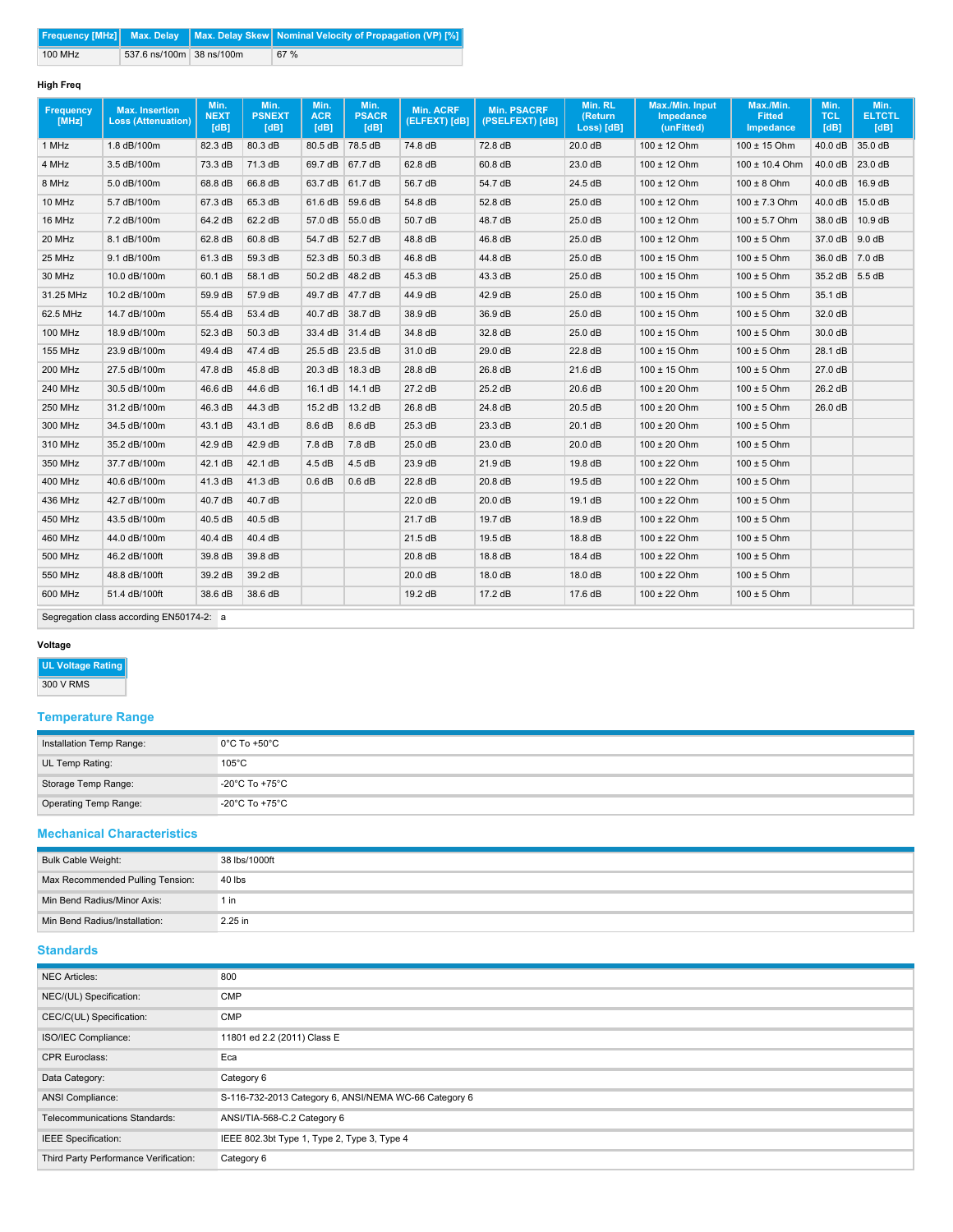# **Applicable Environmental and Other Programs**

| EU Directive 2000/53/EC (ELV):            | Yes        |
|-------------------------------------------|------------|
| EU Directive 2002/96/EC (WEEE):           | Yes        |
| EU Directive 2003/11/EC (BFR):            | Yes        |
| EU Directive 2003/96/EC (BFR):            | Yes        |
| EU Directive 2011/65/EU (ROHS II):        | Yes        |
| EU Directive 2012/19/EU (WEEE):           | Yes        |
| EU Directive 2015/863/EU:                 | Yes        |
| EU Directive Compliance:                  | Yes        |
| EU CE Mark:                               | Yes        |
| EU REACH SVHC Compliance<br>(yyyy-mm-dd): | 2017-07-10 |
| EU RoHS Compliance Date<br>(yyyy-mm-dd):  | 2006-07-01 |
| CA Prop 65 (CJ for Wire & Cable):         | Yes        |
| MII Order #39 (China RoHS):               | Yes        |

# **Suitability**

| Suitability - Aerial:              | No  |
|------------------------------------|-----|
| Suitability - Burial:              | No  |
| Suitability - Hazardous Locations: | No  |
| Suitability - Indoor:              | Yes |
| Suitability - Non-Halogenated:     | No  |
| Suitability - Oil Resistance:      | No  |
| Suitability - Outdoor:             | No  |
| Suitability - Sunlight Resistance: | No  |

# **Flammability, LS0H, Toxicity Testing**

| C(UL) Flammability: | FT6                      |
|---------------------|--------------------------|
| UL Flammability:    | NFPA 262 Plenum (UL 910) |
| CSA Flammability:   | FT6                      |
| UL voltage rating:  | 300 V RMS                |

## **Plenum/Non-Plenum**

| Plenum (Y/N):<br>Yes |  |
|----------------------|--|

## **Part Number**

Non-Plenum Number: 7851A

# **Variants**

| Item #         | Color        | <b>Footnote</b> |
|----------------|--------------|-----------------|
| 7852A 0101000  | <b>Black</b> |                 |
| 7852A 0101000  | <b>Black</b> |                 |
| 7852A D151000  | Blue         | C               |
| 7852A D151000  | Blue         | C               |
| 7852A D15A1000 | Blue         |                 |
| 7852A D15A1000 | Blue         |                 |
| 7852A 0081000  | Gray         |                 |
| 7852A 0081000  | Gray         |                 |
| 7852A 008A1000 | Gray         |                 |
| 7852A 008A1000 | Gray         |                 |
| 7852A 0051000  | Green        | C               |
| 7852A 0051000  | Green        | C               |
| 7852A 005A1000 | Green        |                 |
| 7852A 005A1000 | Green        |                 |
| 7852A 0031000  | Orange       | C               |
| 7852A 0031000  | Orange       | C               |
| 7852A 003A1000 | Orange       | C               |
| 7852A 003A1000 | Orange       | C               |
|                |              |                 |